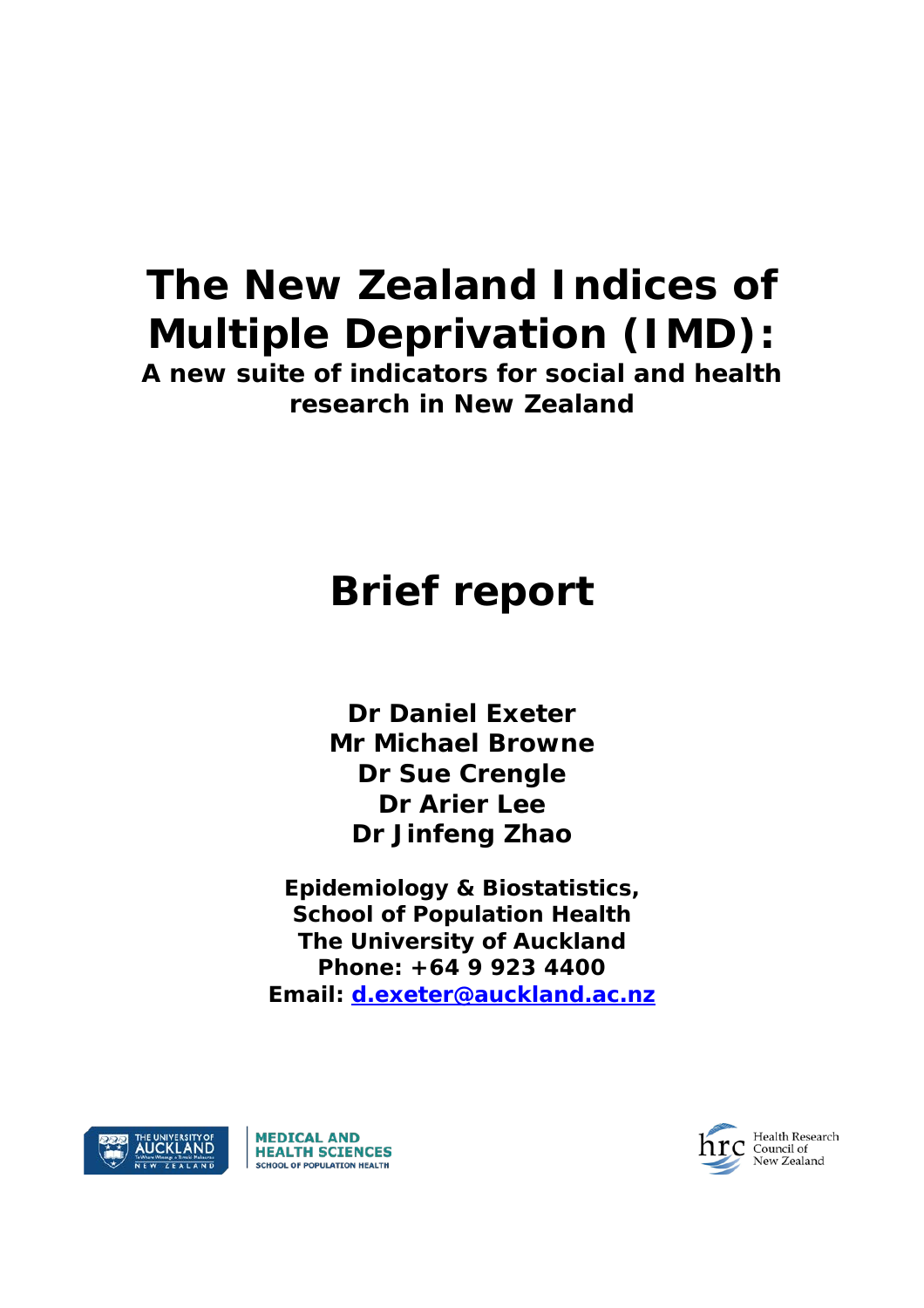#### **Acknowledgements:**

The authors are grateful to the Health Research Council of New Zealand for funding this research project. This research would not have been possible without the provision of data, expert guidance and support of many people from the following organisations: ANZ Bank, ASB Bank, Accident Compensation Corporation, Action on Smoking and Health (ASH), Aotearoa People's Network Kaharoa, Association of Public Library Managers Inc., Auckland Uniservices Ltd., BNZ Bank, BRANZ, Bishop's Action Foundation, COMET Auckland, Energy Efficiency and Conservation Association, Federated Farmers, Housing New Zealand Corporation, Inland Revenue, Kiwibank, Leeds University, Maritime NZ, Massey University, Massey University, Ministries of Education, Health, Justice and Social Development, NZ Fire Service, NZ Police, NZ Post, NZ Racing Board , NZ-Libs, Otago University, participants in the Feb 2014 hui, Pharmac, St John's Ambulance, Statistics New Zealand, TSB Bank, Tairawhiti DHB, Telco2 Ltd, Tenancy Tribunal, University of Auckland, University of Canterbury, University of Otago, University of Oxford, Waikato University, Waitemata DHB, Wellington Free Ambulance, Westpac , Woopa Design, nzchurchnet.co.nz.

#### **Statistics New Zealand Disclaimer**

The results in this paper are not official statistics, they have been created for research purposes from the Integrated Data Infrastructure (IDI), managed by Statistics New Zealand. The opinions, findings, recommendations, and conclusions expressed in this paper are those of the author(s) not Statistics NZ or the University of Auckland. Access to the anonymised data used in this study was provided by Statistics NZ in accordance with security and confidentiality provisions of the Statistics Act 1975. Only people authorised by the Statistics Act 1975 are allowed to see data about a particular person, household, business, or organisation and the results in this paper have been confidentialised to protect these groups from identification. Careful consideration has been given to the privacy, security, and confidentiality issues associated with using administrative and survey data in the IDI. Further detail can be found in the Privacy impact assessment for the Integrated Data Infrastructure available from www.stats.govt.nz. The results are based in part on tax data supplied by Inland Revenue to Statistics NZ under the Tax Administration Act 1994. This tax data must be used only for statistical purposes, and no individual information may be published or disclosed in any other form, or provided to Inland Revenue for administrative or regulatory purposes. Any person who has had access to the unit-record data has certified that they have been shown, have read, and have understood section 81 of the Tax Administration Act 1994, which relates to secrecy. Any discussion of data limitations or weaknesses is in the context of using the IDI for statistical purposes, and is not related to the data's ability to support Inland Revenue's core operational requirements.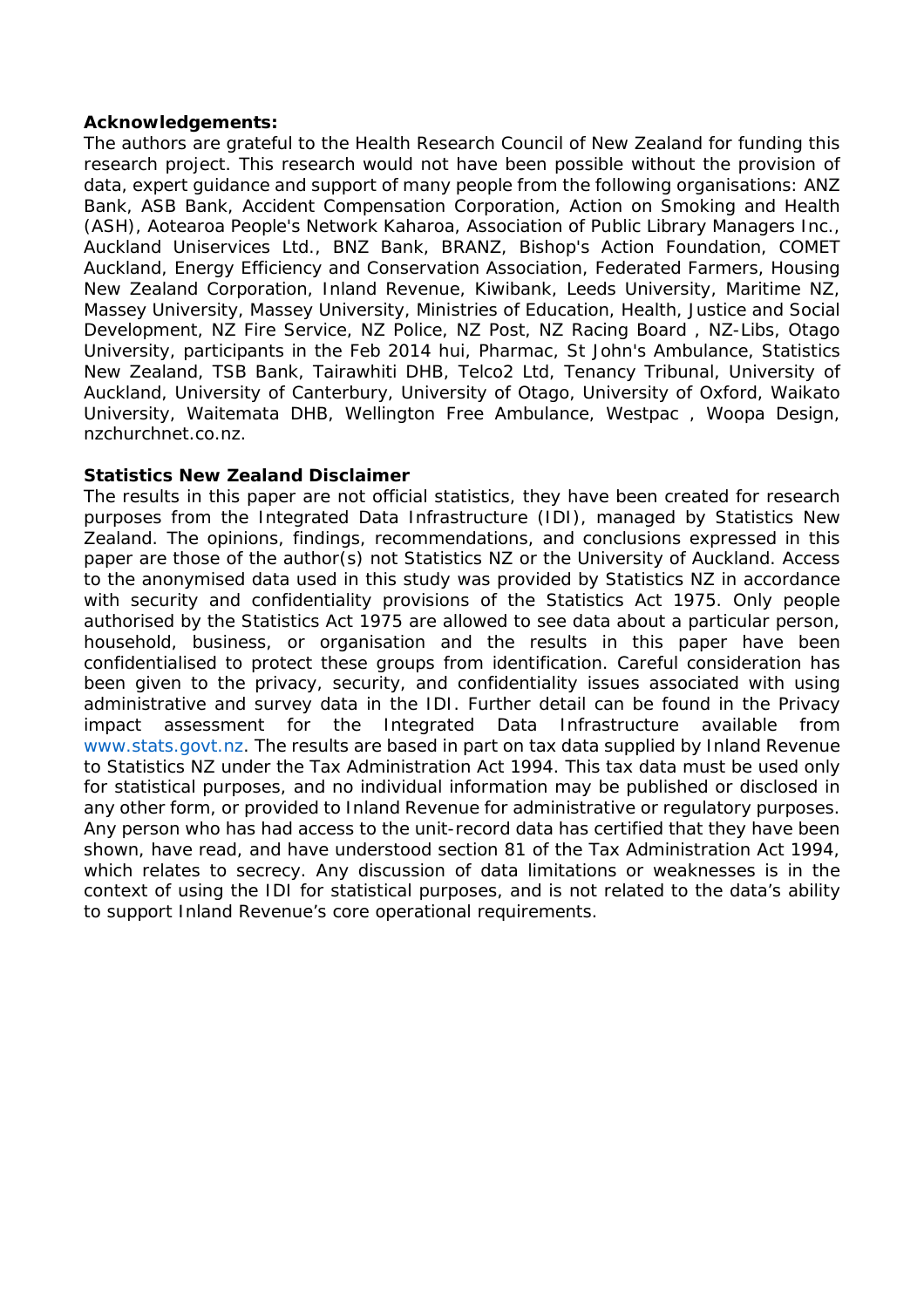### **Introduction**

There is an abundance of evidence in the literature highlighting the association between area-based measures of deprivation and a number of social and health outcomes Mapping areas of relative deprivation is a powerful way to demonstrate geographical inequalities. While grouping areas into quintiles of deprivation provides a map that is easy to interpret, there is potential for users to incorrectly assume that the drivers of deprivation are the same for areas in the same quintile. Deprivation is multifaceted so it is necessary to use data relating to multiple aspects of disadvantage in order to gain the most complete picture of deprivation possible.

The 2013 New Zealand IMD uses methodology developed by indices in the UK, in particular the Scottish Government's Scottish Index of Multiple Deprivation (SIMD) 2012. The IMD measures relative disadvantage in 5958 neighbourhoodlevel data zones across NZ in 7 domains of deprivation (employment, income, crime, housing, health, education and access to services). [Figure 1](#page-6-0) outlines the indicators included in each domain and how they are combined.

The purpose of the IMD is to inform resource allocation, policy development, community advocacy, clinicians and researchers so that the causes and consequences of deprivation can be addressed more effectively. It can be used to analyse health and social phenomena, identify service delivery gaps, allocate resources, and target disadvantage. It allows effective analysis for targeting of policies and funding, where the aim is to tackle or take account of area concentrations of deprivation.

In addition to this Technical Report, the University of Auckland has published online interactive maps to aid in the dissemination of the IMD. Visitors to the IMD [website](http://www.fmhs.auckland.ac.nz/hgd.html) can download the IMD as a spreadsheet and access maps to look at the deprivation profile of a particular neighbourhood, or a particular dimension of deprivation such as education or housing.

The most widely used deprivation measure in NZ at the present time is the New Zealand Deprivation Index (NZDep) (Salmond & Crampton, 2012), which is derived from census variables that are only produced every 5 years. Another limitation of this measure is the inability for researchers to deconstruct and isolate different indicators to understand the association between a given health or social outcome and different categories of deprivation. The New Zealand Indices of Multiple Deprivation (IMD) were developed in response to both an increasingly uncertain future of national census surveys and the increasing availability of routine electronic health and social data, which allows us to measure deprivation more directly and more frequently.

## **What is the New Zealand Indices of Multiple Deprivation?**

The 2013 New Zealand Index of Multiple Deprivation (IMD) is a set of tools for identifying concentrations of deprivation in New Zealand. Funded by the Health Research Council of New Zealand, the IMD uses data routinely collected by many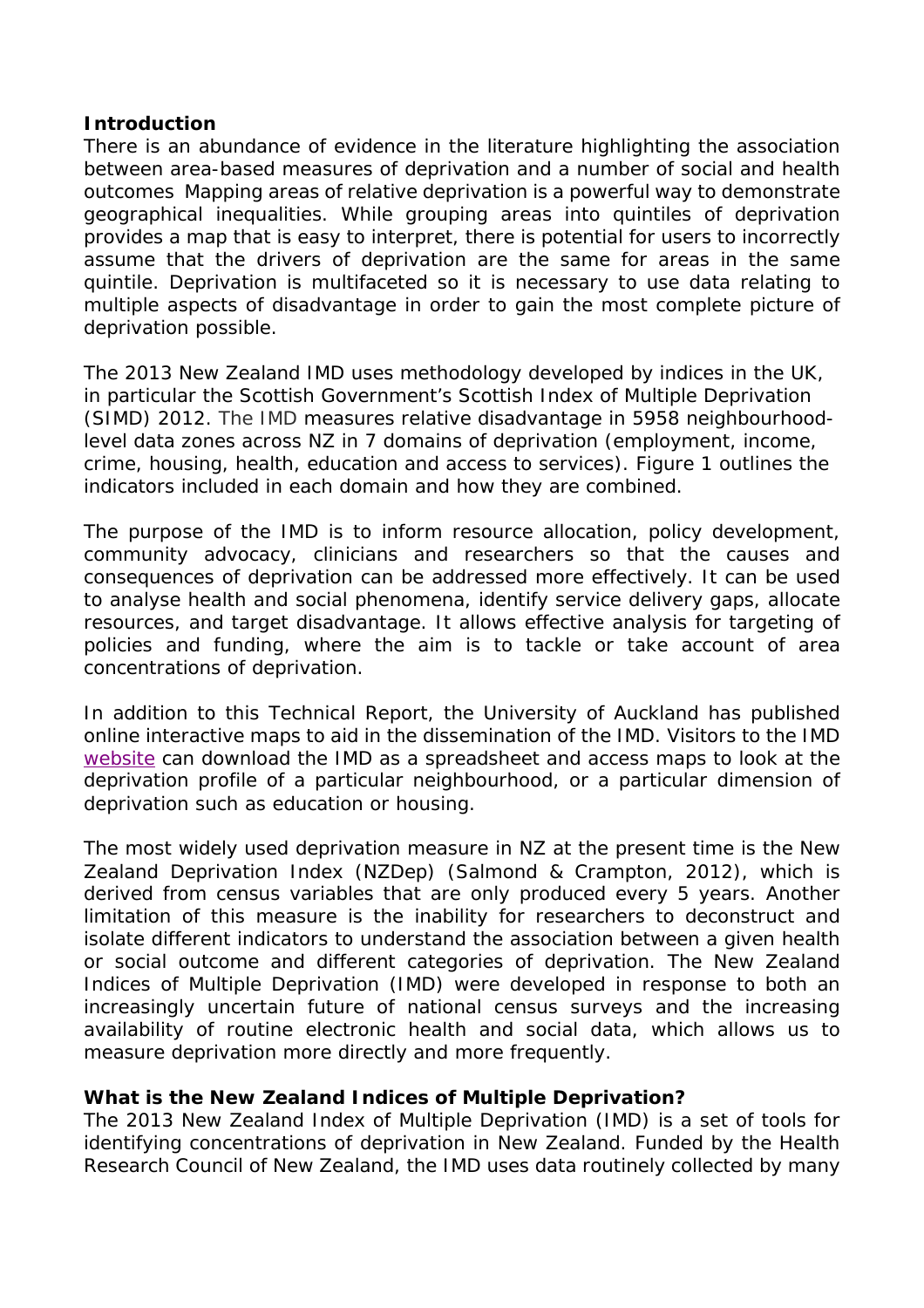government agencies to populate 28 indicators of deprivation. The indicators are grouped into 7 domains of deprivation, which can be used separately or combined to explore associations between health or social outcomes for small geographical areas known as data zones. The IMD and the data zones will soon be freely available as simple downloadable spreadsheets. The IMD provides a relative ranking for each data zone for each domain of deprivation from 1 (least deprived) to 5958 (most deprived). For mapping purposes, ranks are grouped into quintiles (Q5 represents the 20% most deprived data zones in NZ).

#### **Data zones**

In response to the need for a standard neighbourhood level geography, a customised geographical base called data zones was developed. The NZ land mass was divided up into 5,958 data zones with populations between 500 and 1000 (mean 712). Data zones lie between Meshblocks and Census area units, and are small enough to facilitate statistically robust analyses while still conveying a sense of neighbourhood. In suburban areas they are just a few streets long and a few streets wide. The use of data zones is also advantageous because they are independent of administrative units used by different government agencies, such as school zones or police districts, which are often subject to change over time.

## **Indicators and Domains of Deprivation**

The IMD consists of seven domains of deprivation. This is underpinned by the idea that multiple deprivation "is a combination of more specific forms of deprivation which can be more or less directly measurable" (Townsend, 1987). The following section will describe the seven domains and their corresponding indicators. Key stakeholders such as topic-experts and data managers at multiple government agencies were engaged to identify and refine potential indicators.

#### **Employment**

The purpose of the Employment Domain is to measure the degree to which working age people are excluded from employment. It consists of two indicators that use data from the MSD: The working age population receiving a Sickness Benefit and the working age population receiving Unemployment Benefit. This indicator only counts people who are registered with Work and Income New Zealand and are actively seeking employment.

#### Income

The Income Domain aims to capture the extent of income deprivation in a neighbourhood by measuring the financial assistance provided by the State to those whose income was deemed insufficient. One indicator measures financial assistance in the form of selected income-tested benefits from the Ministry of Social Development (MSD) and Working for families (WFF) Tax Credits provided to beneficiaries. The other measures payments from Inland Revenue (i.e. WFF tax Credits, Child Tax Credits and Paid Parental Leave for working people).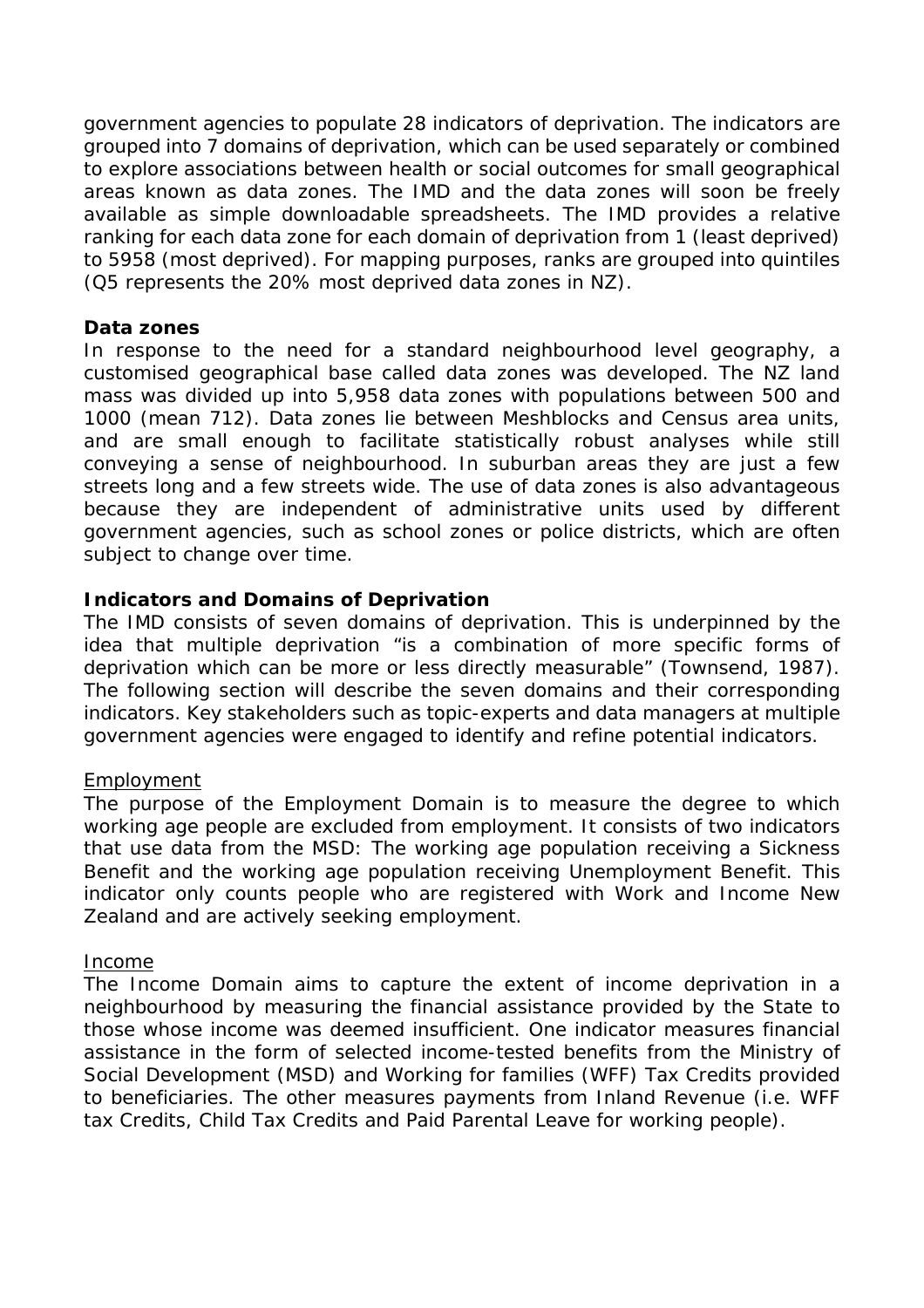### Crime

The Crime Domain was constructed using data from the NZ Police's new Recorded Crime Victimisation Statistics (RCVS) dataset, which counts victims for seven major offence types. Counts of victimisation were collected after 30 days of investigation as recommended by Statistics New Zealand (2016), by which time most offences have been confirmed. Victimisations were allocated to data zones using the Meshblock of the scene of the offence. A victimisation rate (per 1,000) was calculated and then ranked in order of increasing victimisation rates.

#### **Housing**

This domain comprises of two indicators derived from the 2013 census data: the proportion of population living in overcrowded households and the proportion of people living in rented accommodation. The indicators were weighted 60:40 respectively because, in the literature, overcrowding consistently had a stronger correlation with poor social outcomes than renting.

#### Health

The purpose of the Health Domain is to identify areas with a higher than expected level of ill-health or mortality using routinely collected data from the Ministry of Health. Five indicators were selected and given different weightings using exploratory factor analysis (the maximum likelihood method): Emergency Department admissions to hospital (0.42); Acute Hospitalisations related to respiratory disease with a social gradient (0.28); Acute Hospitalisations related to infectious disease with a social gradient (0.19); Standardised Mortality Ratios (0.08) and Registrations for cancers with a social gradient (0.04).

## Education

The Education Domain consists of five indicators. Three indicators use Ministry of Education data obtained from the Integrated Data Infrastructure (IDI) and measure the proportion of school leavers who; left before they were 17 years old; left without an NCEA level 2 equivalent; did not enrol in any level of tertiary studies within 3 years of leaving school. The other two indicators use data from the 2013 census and measure the proportion of youth (15-24 years) Not in Education, Employment or Training (NEET) and the proportion of the working age population without a formal qualification. Exploratory factor analysis using the maximum likelihood method was then applied to the five ranked indicators, generating the weights shown in Figure 1.

#### Access

The Access domain measures the cost and inconvenience of travelling to access basic services. The geographic co-ordinates of supermarkets, primary health care providers, service stations, early-childhood centres and primary and intermediate schools were obtained. The distance to the nearest three localities of a given service was then measured. This distance was converted to a score following a negative exponential distribution, to prevent outliers having a disproportionate effect on the overall score. The scores of the three nearest services were summed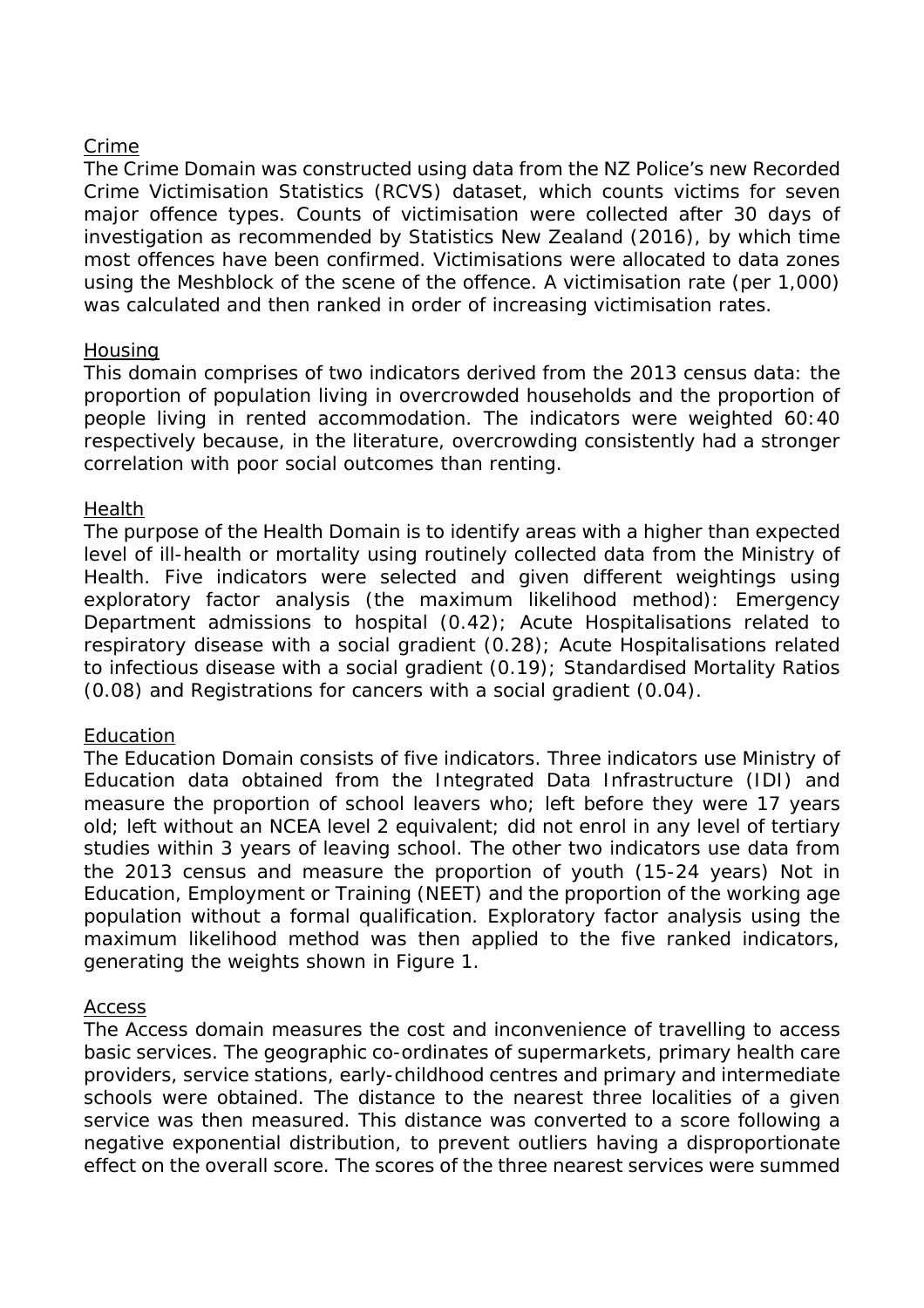and ranked. Exploratory factor analysis using the maximum likelihood method was then applied to the five ranked indicators, generating the following weights: supermarkets (0.20), primary health care providers (0.26), service stations (0.23), early-childhood centres (0.15) and primary and intermediate schools  $(0.15)$ .

## **Strengths and Limitations**

The IMD not only measures overall deprivation more comprehensively than existing census-based deprivation indices, it also allows users to explore the 'deprivation profile' of an area in terms of the seven domains of deprivation. Another key strength is that the seven domains can be used individually or together. For example, a health researcher might choose to exclude the Health Domain to avoid circularity if she/he was assessing a health outcome. In addition, the use of routine administrative datasets mitigates issues of bias associated with self-reported data obtained from the census. Furthermore the IMD can be updated regularly to remain relevant to societal changes since administrative information is routinely collected.

## **Not everyone living in a deprived area is deprived**

The IMD is not designed to be used as a measure of an individual's wellbeing. It is an area-based measure designed to identify small area concentrations of multiple deprivation. Not everyone living in a deprived area is deprived, and not all deprived people live in deprived areas. In addition, the IMD is not designed to convey how much more deprived one data zone is than another, nor to suggest whether or not an area is affluent.

The IMD can be used to compare all of the data zones in NZ to identify the overall least/most deprived, or to compare large geographical areas (e.g. the *rohe* of your *iwi* or your DHB) by looking at the proportion of the most deprived data zones contained in those areas, using an appropriate threshold such as the most deprived 10% or 20%. It can also be used to identify areas that may be deprived in specific domains (e.g. employment) even if they are not considered 'deprived' in the overall index. For example, the stacked bar plots in [Figure 2](#page-8-0) show that, while the Tairawhiti and Counties-Manukau DHBs have similar levels of severe (Q5) overall deprivation, the proportion of data zones with severe employment, crime, education and access deprivation is greater in Tairawhiti than in the Counties-Manukau DHB, while the proportion of data zones with severe housing and health deprivation is greater in the Counties-Manukau DHB.

## **Validation of the IMD**

To validate the IMD and its domains, we assessed domains and indicator scores as they were produced, and explored outliers and unusual patterns. We also tested the association between the IMD and the average NZDep for each data zone (0.9242, p<.0001), smoking rates from the 2013 census (0.8133, p<.0001), and households earning less than 60% of the median income (0.7979, p<.0001) using the Revised Jensen Scale (Jensen, 1988). In all cases, the association was strong and consistent.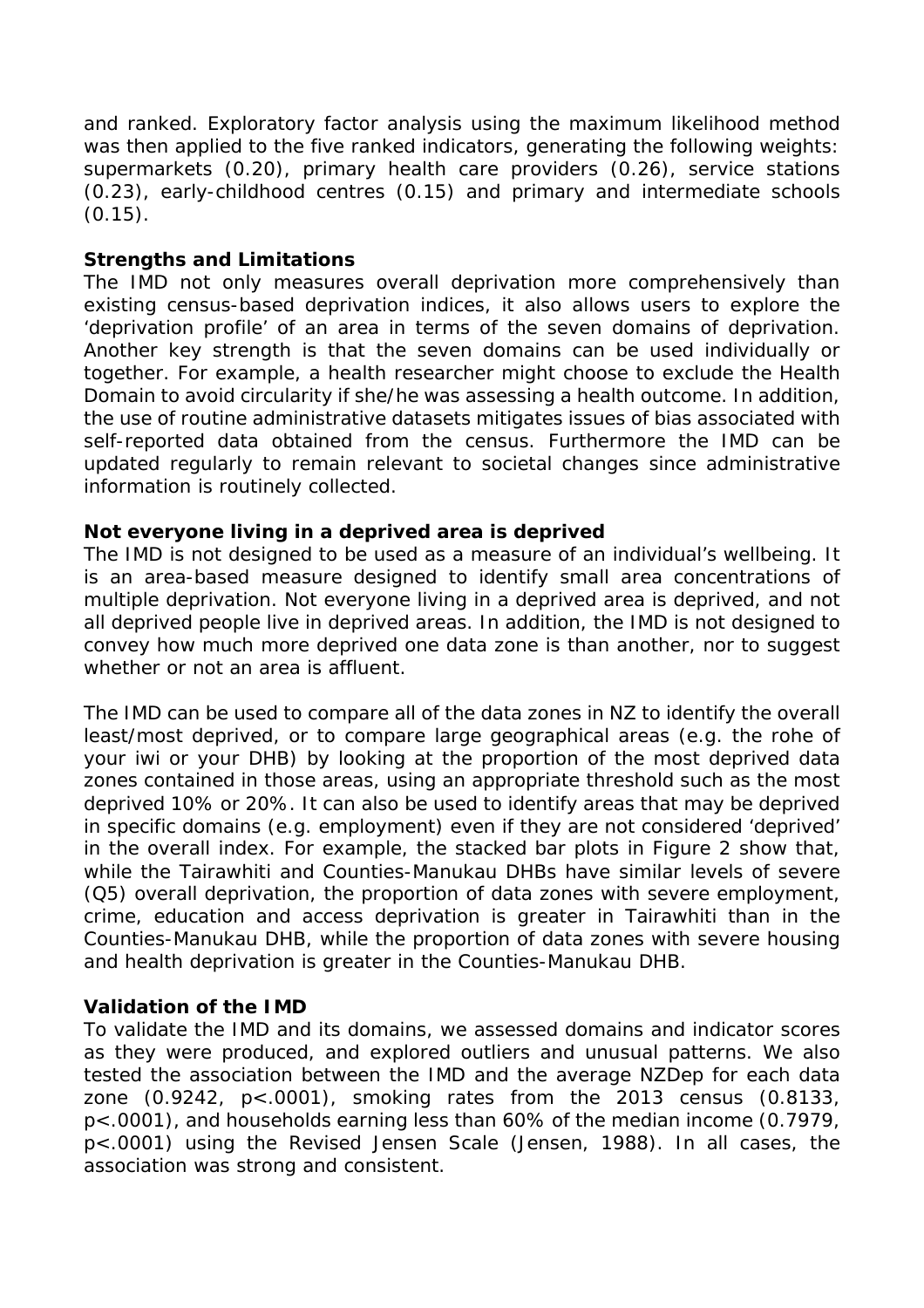

<span id="page-6-0"></span>*Figure 1. Developing the NZ Indices of Multiple Deprivation: An overview of indicators, domains and weights. Adapted from Figure 4.2 SIMD 2012 Methodology, in Scottish Index of Multiple Deprivation 2012. Edinburgh: Scottish Government (Crown copyright 2012).*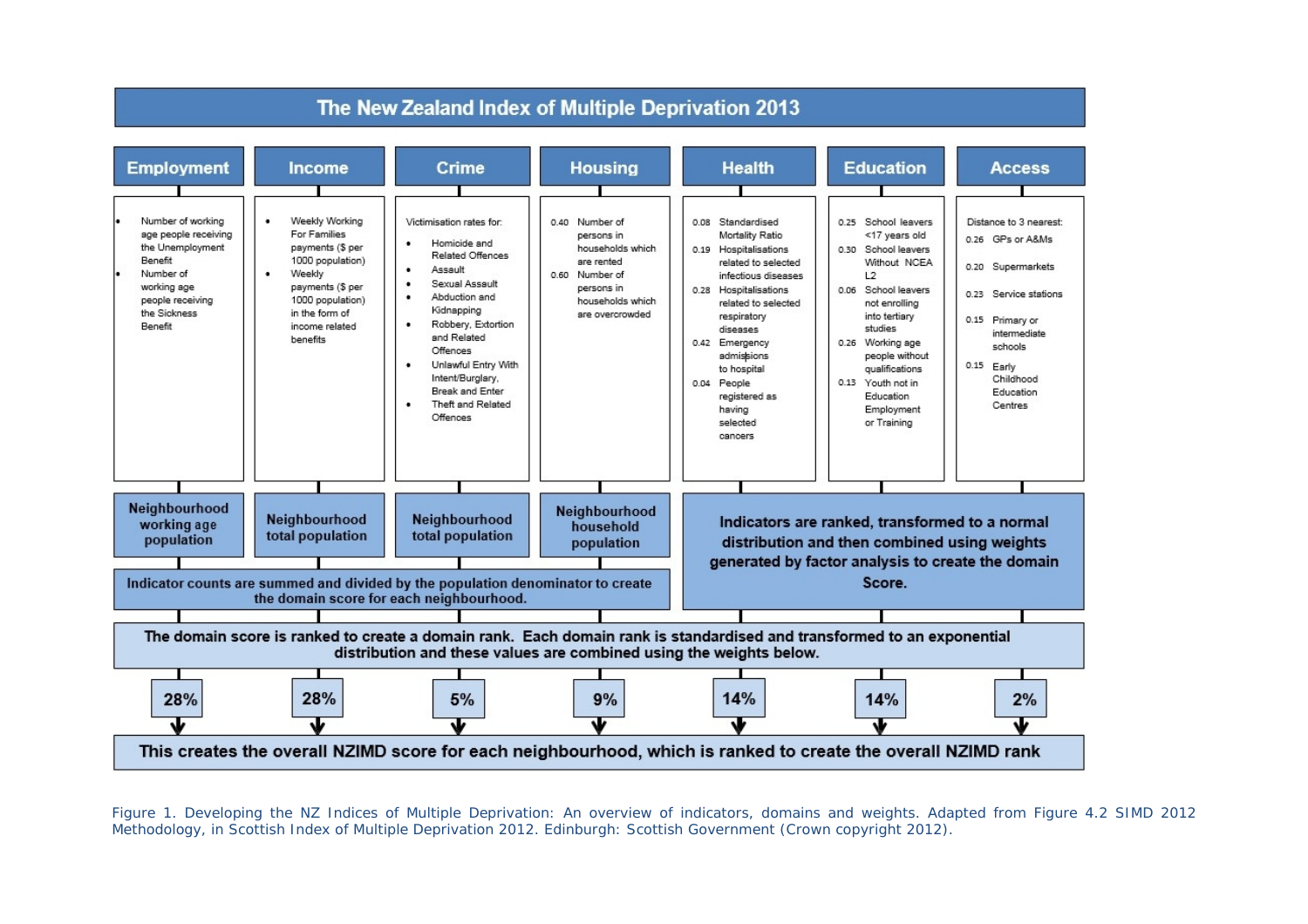



Tairawhiti DHB

NZ Index of Multiple Deprivation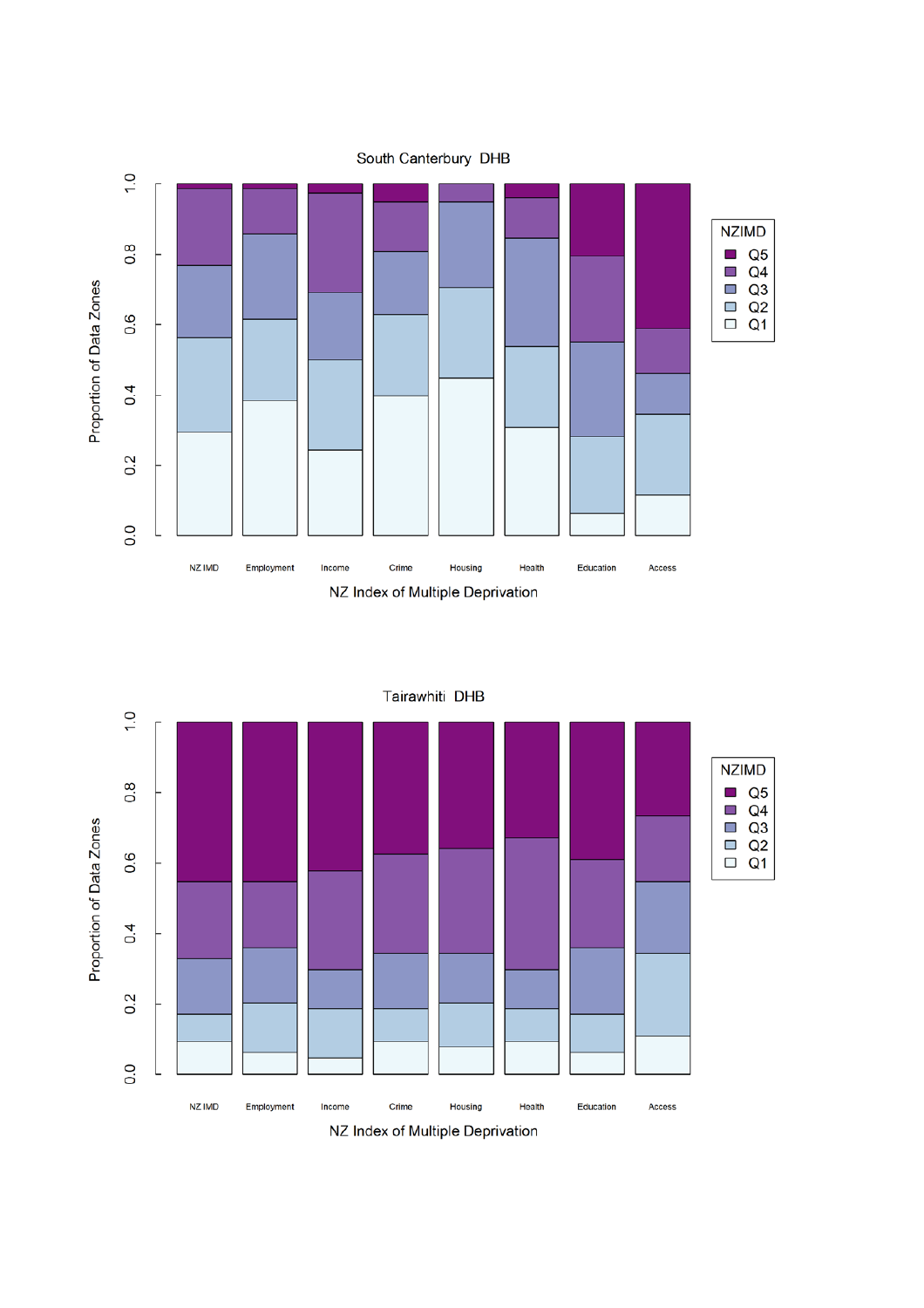

<span id="page-8-0"></span>*Figure 2. The deprivation profiles of three DHBs*

#### **Geographical Variations in Multiple Deprivation in New Zealand**

There are geographic variations in the distribution of the IMD as can be seen in the maps of the North and South Island [\(Figure 3\)](#page-9-0). Only 7.6% (108/1421) of data zones in the South Island are among NZ's 20% most deprived (Q5), whereas in the North Island, 23.9% (1083/4536) of data zones are Q5 deprived. There are also variations in the distribution of the IMD's domains, suggesting that the underlying causes of deprivation are inconsistent throughout New Zealand. For example, the South Canterbury DHB [\(Figure 2\)](#page-8-0) has very little severe (Q5) employment, income, crime housing or health deprivation. Only the Education and Access Domains have more than 20% of data zones amongst NZ's most deprived (Q5). In contrast, the Tairawhiti DHB has many data zones with severe (Q5) deprivation in all seven domains, with employment and income deprivation having the most.